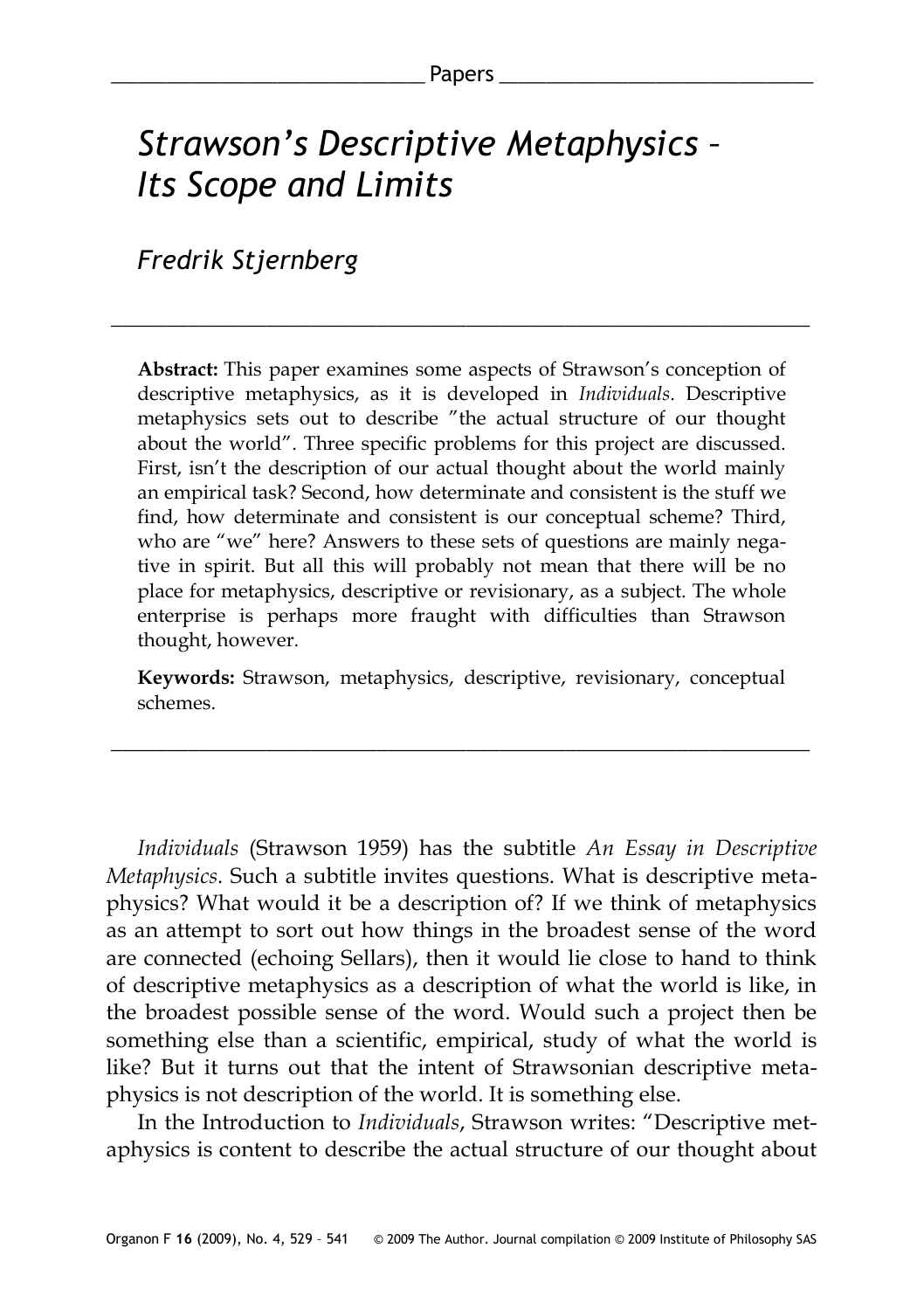the world, revisionary metaphysics is concerned to produce a better structure" (1959, 9). As Strawson readily admits, this distinction is not perfectly clear-cut for all cases (Hume is for instance said to be hard to place), but it is held that we at least in many cases can tell the two apart. That quotation was at the very beginning of *Individuals*, and the book's closing words are: "So if metaphysics is the finding of reasons, good, bad or indifferent, for what we believe on instinct, then this [study] has been metaphysics" (ibid., 247). And this interest in the structure of our thought about the world was not a passing fancy. In his Intellectual Autobiography, he wrote: "Our essential, if not our only, business is to get a clear view on our concepts and their place in our lives" (Strawson 1999). The aim is to establish the connections between the major structural features of elements of our conceptual scheme.

Strawson's notion of conceptual scheme appears to have a double ancestry. Strawson's search for and employment of our conceptual scheme is usually interpreted in Kantian terms. This is a natural interpretation, given Strawson's interest in Kant. But we should also see that there is a lot of Moore and his "truths of common sense" here. It is clear that Strawson drew inspiration from both these sources, the Kantian and the Moorean. The Kantian source is philosophically more ambitious, more high-powered, striving to give an account of the very roots of our possibility to have knowledge about the world. The Moorean source is by intent more pedestrian. It serves to remind us of the things we in some sense knew all along, but may have forgotten as the result of an illbalanced diet of philosophical questioning. Moore's ambitions may be large, but the method is modest. He is not set to discover something deep about us and our cognitive apparatus; the depth we do find in Moore concerns what we are supposed to be doing with the things we are held to have known all along.

Moore's "A Defence of Common Sense" sets out to disarm (not disprove) the sceptic, by pointing to things we all know. His "list of truisms" includes things like:

There exists at present a living human body, which is *my* body.… the earth has existed also for many years before my body was born,… I have often perceived both my own body and other things which formed part of its environment, including other human bodies,… I have had expectations with regard to the future,… very many… human beings… have frequently *known*,… everything which I was claiming to know about *my*self. (1925, pp. 31ff)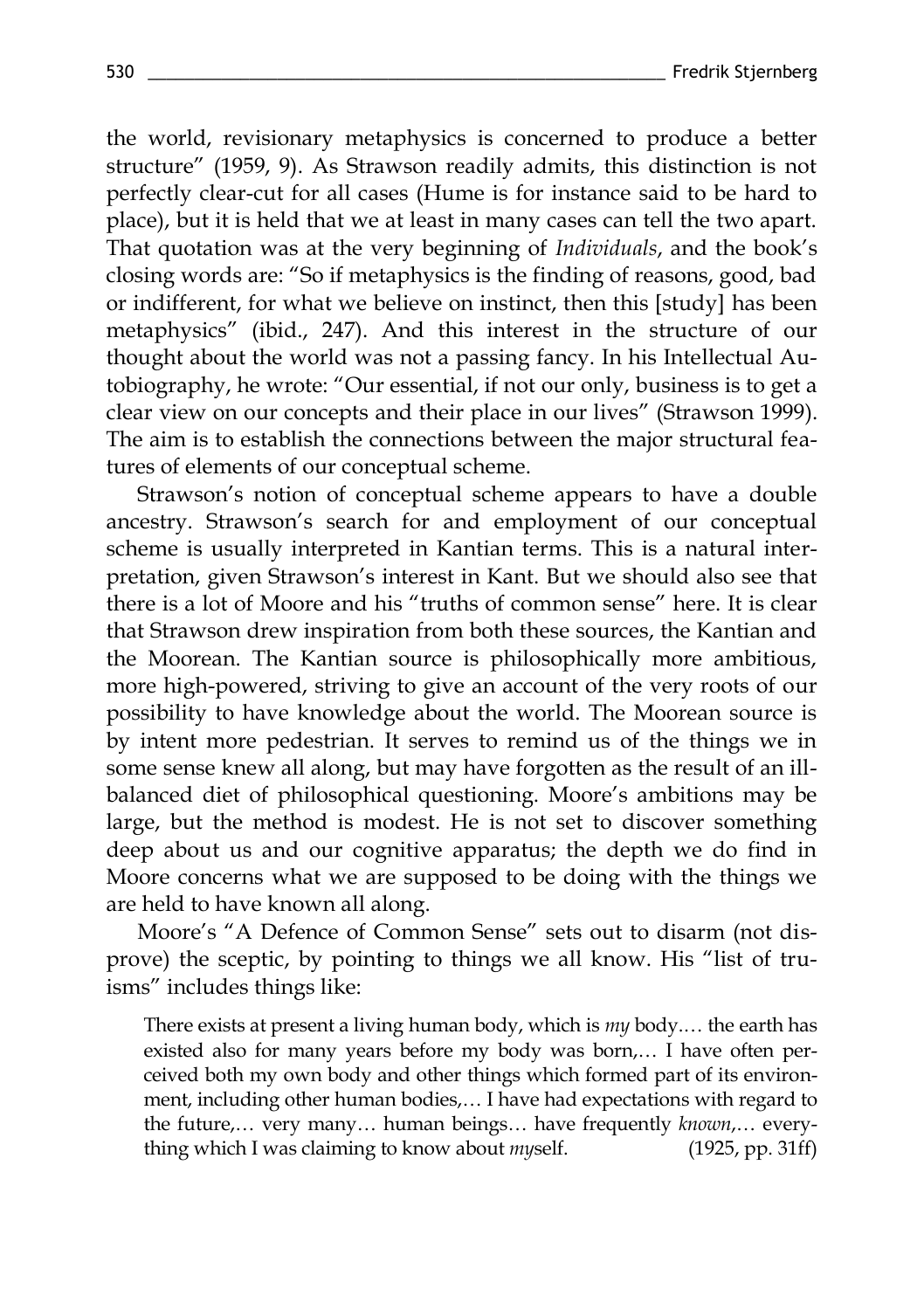Virtually everyone knows all the things in Moore's (long) list of things he knows, and virtually everyone knows that virtually everyone else knows all those things. These are not the deep Kantian categories, these are just things we knew all along. They are game-changers, in a sense: the sceptic doesn't have a firmer ground for her beliefs than common sense, so many of the sceptic's doubts are misguided, they don't even get off the ground, if we remind ourselves of what we actually know, before the sceptic's game has begun. And in Chapter 2 of *Individuals*, we find a view of what is found in our conceptual scheme that is quite similar to Moore's list of truisms:

We think of the world as containing particular things some of which are independent of ourselves; we think of the world's history as made up of particular episodes in which we may or may not have a part; and we think of these particular things and events as included in the topics of our common discourse, as things about which we can talk to each other. These are remarks about the way we think of the world, about our conceptual scheme. (1959, 15)

So descriptive metaphysics is the attempt to describe our actual thought about the world, the things we believe "on instinct". This project is, I think, problematic in at least three ways. First, can we settle for describing only the structure of our thought about the world – and if we can, isn't this mainly an empirical task? Second, how determinate is the stuff we find, how determinate is our conceptual scheme? And why should we think that it is consistent – if it is only a matter of describing what our actual thought about the world is, then it may turn out to contain many gaps and inconsistencies. Third, who are "we" here? Who are the creatures having a conceptual scheme, and how is it determined who "we" are – could there for instance be other groups, with other conceptual schemes?<sup>1</sup> My answers to these three sets of questions will be "no", "not very", and "hard to tell", respectively. But all this will probably not mean that there will be no place for metaphysics, descriptive or revisionary, as a subject. The whole enterprise is perhaps more fraught with difficulties than Strawson thought, however. We can begin with the third set of questions, though I will be very brief here. How is the de-

<sup>1</sup> This last problem has some echoes in Moore's thinking as well. He explicitly refrains from holding that everyone subscribes to the truisms he lists, and settles for holding that most of the people accept them most of the time. Even if there is a crushing majority accepting all the Moorean truisms, the existence of a minority opinion might cause troubles: sceptics are usually not concerned about being in the minority.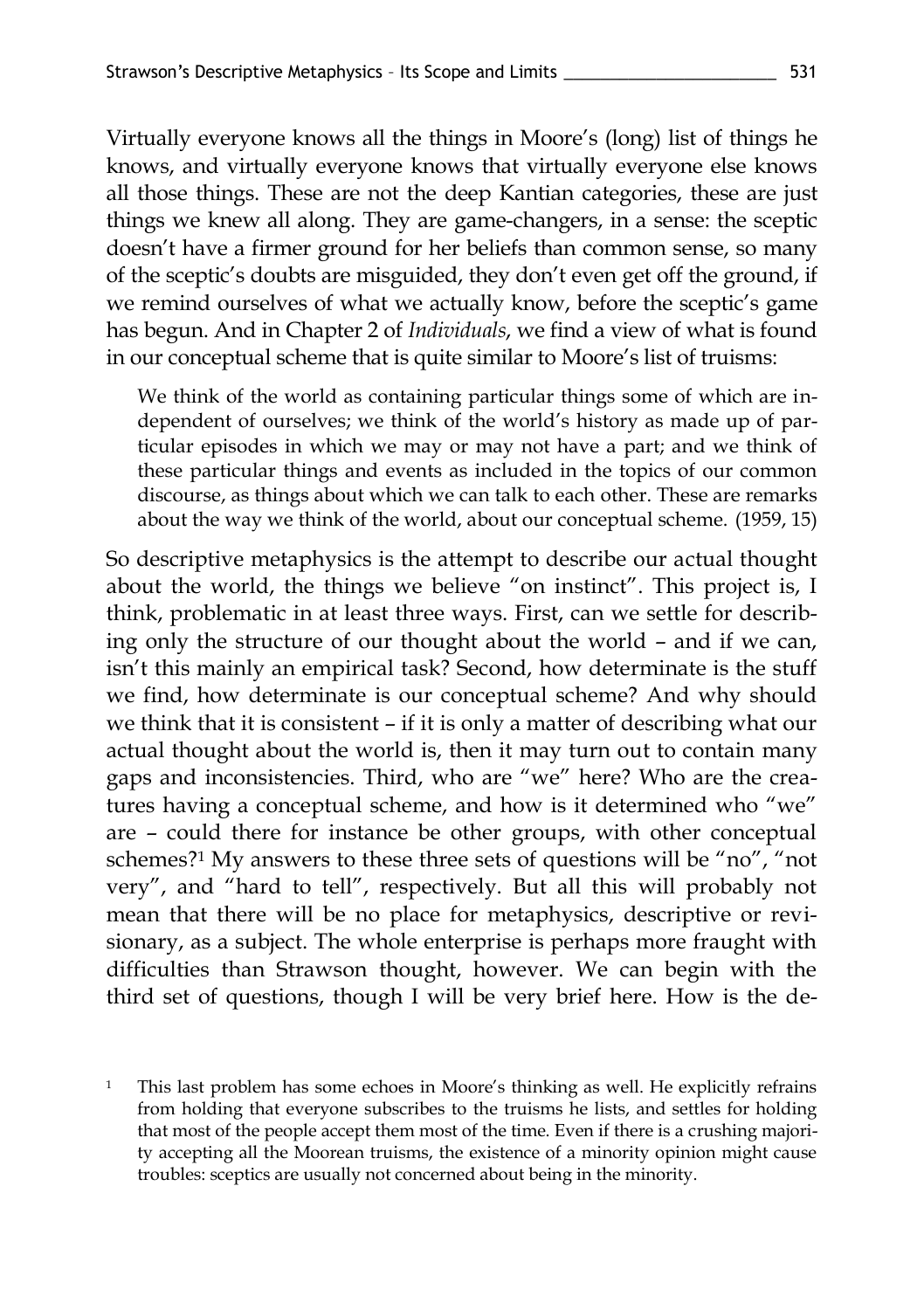scriptive metaphysician to handle dissenters? If someone disagrees about what is to be found in their conceptual scheme, do we just say "well, that is their different conceptual scheme, *our scheme* is like this", or do we say that they are wrong, either wrong about what is to be found in their conceptual schemes, or wrong about the way the world is? I will not do more than raise this particular issue, since Strawson doesn't really discuss it. It should be clear, however, that neither alternative is very attractive for Strawson's position. Holding on to *our* scheme in the face of dissenters risks trivializing the project, while saying that some other group is wrong about a conceptual scheme will blur the distinction between descriptive and revisionary metaphysics, and will also make it necessary to bring a study of the world into the metaphysical project.

# **The Possibility of Describing a Pure Level of Actual Thought about the World**

A quick reading of Strawson may give the impression that the descriptive/revisionary distinction carves up the whole of metaphysics. But this is not the case. There is clearly a lot of metaphysics that doesn't care much about our thought, either describing or revising it. The philosophical study of properties or of time are but two examples. They study what properties are, what time is, not what we think of time or properties. The structure of our thought about such things may not be irrelevant, but it still isn't what the subject sets out to be about.

In *Individuals*, the enterprise of descriptive metaphysics is focused exclusively on describing what our thought about the world is like. This is not always the case in Strawson's work. *Analysis and Metaphysics* (1992) paints a different picture, in the chapter "Moore and Quine", where the conception of metaphysics is much more oriented to saying what the world is like, or what the world must be like. Strawson does not see this as a substantial change in doctrine, however. There, Strawson gives several reasons why a focus on our thought about the world still is of central importance. One is that we, in order to find out how we are to develop and revise our conceptual scheme as the result of pressures coming from ideas about how the world is, still would have to find out what our thought about the world is like. Another reason is that even the philosopher who thinks that we ought to revise our conception of the world extensively must start somewhere, with some set of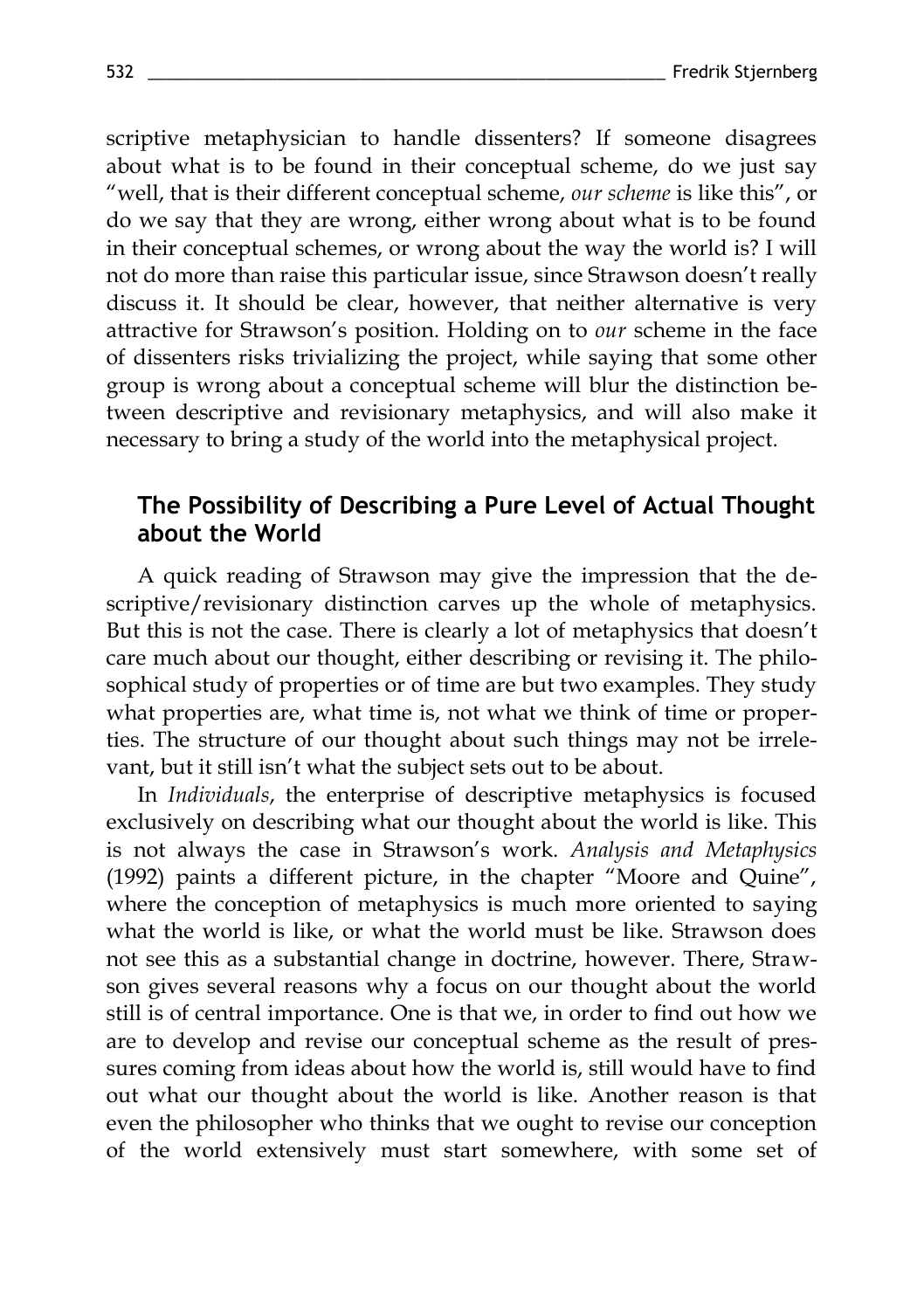thoughts about the world. Our assessment of that critique of our conceptual scheme will require us to lean on some aspects of the thought about the world being taken for granted:

the challenging philosopher must start somewhere; he must start from some point inside our existing equipment of ideas… we shall be better able to evaluate his reasons if we have a clear picture of how those concepts which form this starting-point actually work in relation to the rest of our conceptual equipment. (1992, 34 – 35)

So no matter how intensely the philosopher challenges some aspects of our conceptual scheme, something will always be taken for granted, and it is at least worthwhile for us to try to find out what it is that is being taken for granted. It is not just worthwhile, it is an integral part of coming to understand the nature of the world.

We can also find already in *Individuals* a kind of subterranean acknowledgement of the need for considering what the world is like: the task of *revisionary* metaphysics is said to be to produce a *better* structure for our thought about the world. But what could make such a structure better, unless we took the nature of the world into account? Without the world as a player or judge here, it seems that just about any system would be as good as any other, as long as it is consistent. But the demand for consistency would appear to be a kind of minimal requirement – no one interested in descriptive metaphysics would rest content with describing an inconsistent system of thought about the world.<sup>2</sup> We might also think that a conceptual scheme should be replaced by another, because the new conceptual scheme is *simpler* than the other. But if we don't introduce the world into our considerations here, the appeal to simplicity will not really work. Scientists can appeal to simplicity because they think that the world on some deep level really is simple. If we were to leave out considerations of what the world was like, appeals to simplicity in choice of conceptual scheme would just be like appeals to simplicity in judging works of art. Here, simplicity may be a virtue, but

<sup>2</sup> This requires some modification. It could very well turn out that we had inconsistent thoughts about the world (see next section), but in that case, I guess there would be pressure on the descriptive metaphysicist to try to do something about it, or else explain why nothing could be done about it. The dialetheist could for instance take the existence of such inconsistencies as a sign that reality deep down *is* inconsistent. Would this then be an example of descriptive or revisionary metaphysics?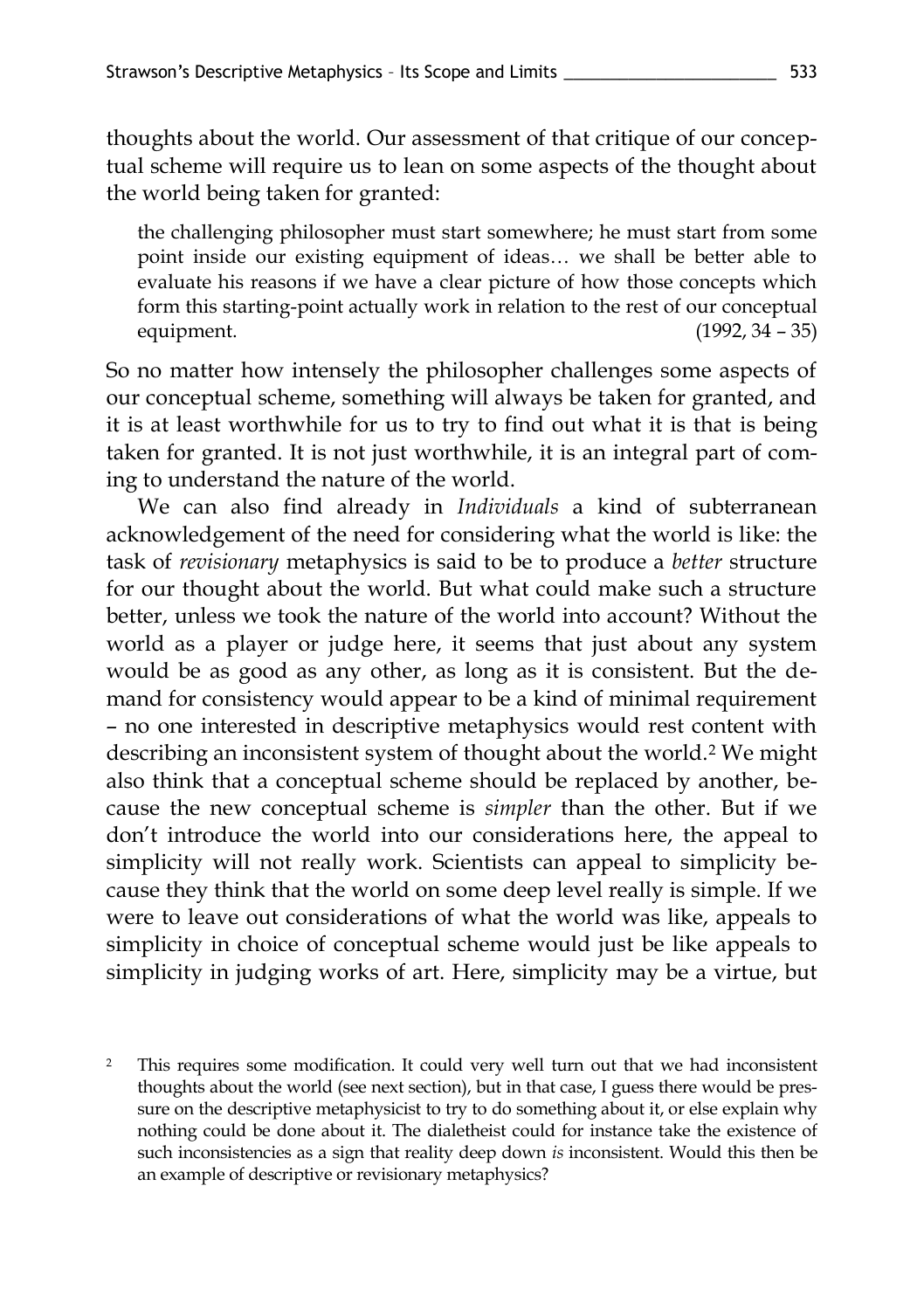it is a matter of choice, not of a better picture of an independent reality. It could not be the case that our *only* reason for preferring one conceptual scheme before another was that it was simpler – some appeal to the nature of the world would be required.

Even if there thus in *Individuals* is some kind of acknowledgement of the impact of the world on the choice of our conceptual scheme, I will stay with the more "official" conception, stressing the role of metaphysics as the study of our thought about the world. Part of the reason for this is that it does represent a common thread in history – philosophy as the study of thought, of concepts or meanings, where such things are viewed as cut off from the world, possible to examine independently of a study of what the world is like. There have of course been predecessors to this kind of project; Descartes and Husserl spring to mind. The attempts to turn philosophy into a pure science of pure thought have not been an unmitigated disaster, but neither have they been impressively successful.

Two things are problematic. First, how interesting would a study of the structure of our thought be? Second, and more importantly, is this project at all feasible? There are certainly examples of such studies, and they are often interesting, but one thing stands out here: such studies are often empirical. They consider how our actual thought about the world matches or mismatches an ideal, and this ideal is arrived at by way of knowing what the world is like. A typical case of this would be the work of Kahneman and Tversky, studying how we actually think about the world when we try to handle it in probabilistic terms, and they found many interesting things, as for instance that we tend to prefer saving 147 lives to 150, that we often are willing to pay the same amount to save 5 lives as to save 5.000, and we have all heard of Linda the feminist bank clerk. <sup>3</sup> What makes these studies interesting is that we, through studying the world, come to know how our thought falls short of correctness. And it is not only in the cases where we in our actual thinking get things wrong that the results are of empirical interest; it can often be of considerable interest to find out how we manage to *successfully* get a grip on the world. But this will, again, be an empirical subject. The actual structure of our thought about the world *is* a worthwhile subject, but it appears that it tends to boil down to some kind of empirical cognitive psychology. If we spend time trying to find out what the structure of our

<sup>3</sup> See the papers collected in Gilovich et al. (2002).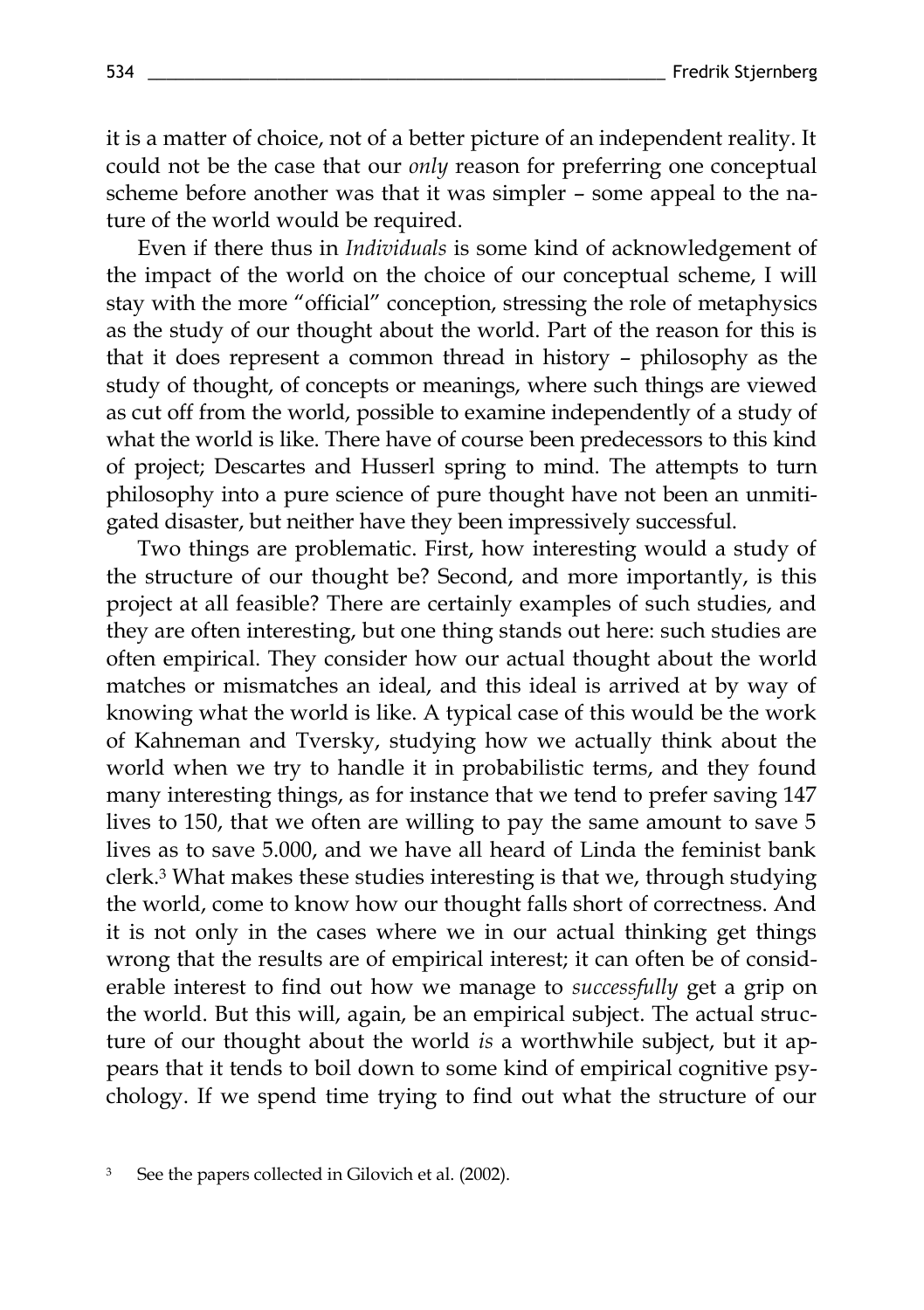thought about the world is like, there had better be some way to distinguish the empirical studies from the more metaphysical.

It is often said that the task of a particular kind of philosophy is the study of thought, not of thinking,<sup>4</sup> and if this formulation means anything at all, it should certainly exclude the empirical study of actual thinking. The study of thought is something else. Frege, one of the philosophers insisting on this kind of difference, clearly intended the study of thought to be something else than the study of how we actually think, but this distinction is harder to apply to Strawson, given the characterization of descriptive metaphysics as the description of the *actual* structure of our thought about the world. If this is to mean anything, it will get us into the area of empirical studies.

One example, where the impact of empirical studies on understanding the basic levels of our conceptual scheme, is our conception of objects, so central for Strawson's project. In *Individuals*, Chapter 1 ("Bodies") discusses what place our conceptions of objects have in our general conceptual scheme. Such discussions where once the exclusive purview of philosophers. Now, much of the most interesting work in this area is empirical, often carried out by developmental psychologists.<sup>5</sup> Such research shows that sortal concepts are less basic than the properties of what has been called "Spelke objects" (Maddy 2007, 253). A Spelke object is characterized by its cohesion, it maintains its boundaries when in motion.

It may not only be difficult to distinguish the study of the structure of thought from empirical cognitive psychology; it is controversial to what extent it will even be *possible* to study the structure of our thought about the world independently of a study of the world. There are externalist pressures, rendering the idea of an exclusive focus on the structure of our thought about the world problematic. The externalist holds that at least certain aspects of the structure of our thought are determined by factors out there, in the world. They may be natural kinds, objects of demonstrative reference, the social environment of the subject.<sup>6</sup> If some kind of ex-

<sup>4</sup> Dummett stresses this repeatedly as an interpretation of Frege, see for instance Dummett (1981, 39).

<sup>5</sup> Maddy (2007, III.5.i, 245 – 258) gives a good overview of the current state of the subject.

<sup>6</sup> Natural kind externalism is of the kind associated with Putnam's (1975); social externalism is to be found in Burge's work (see the papers collected in Burge 2007), and externalism inspired by the study of demonstrative reference is to be found in Evans' (1982).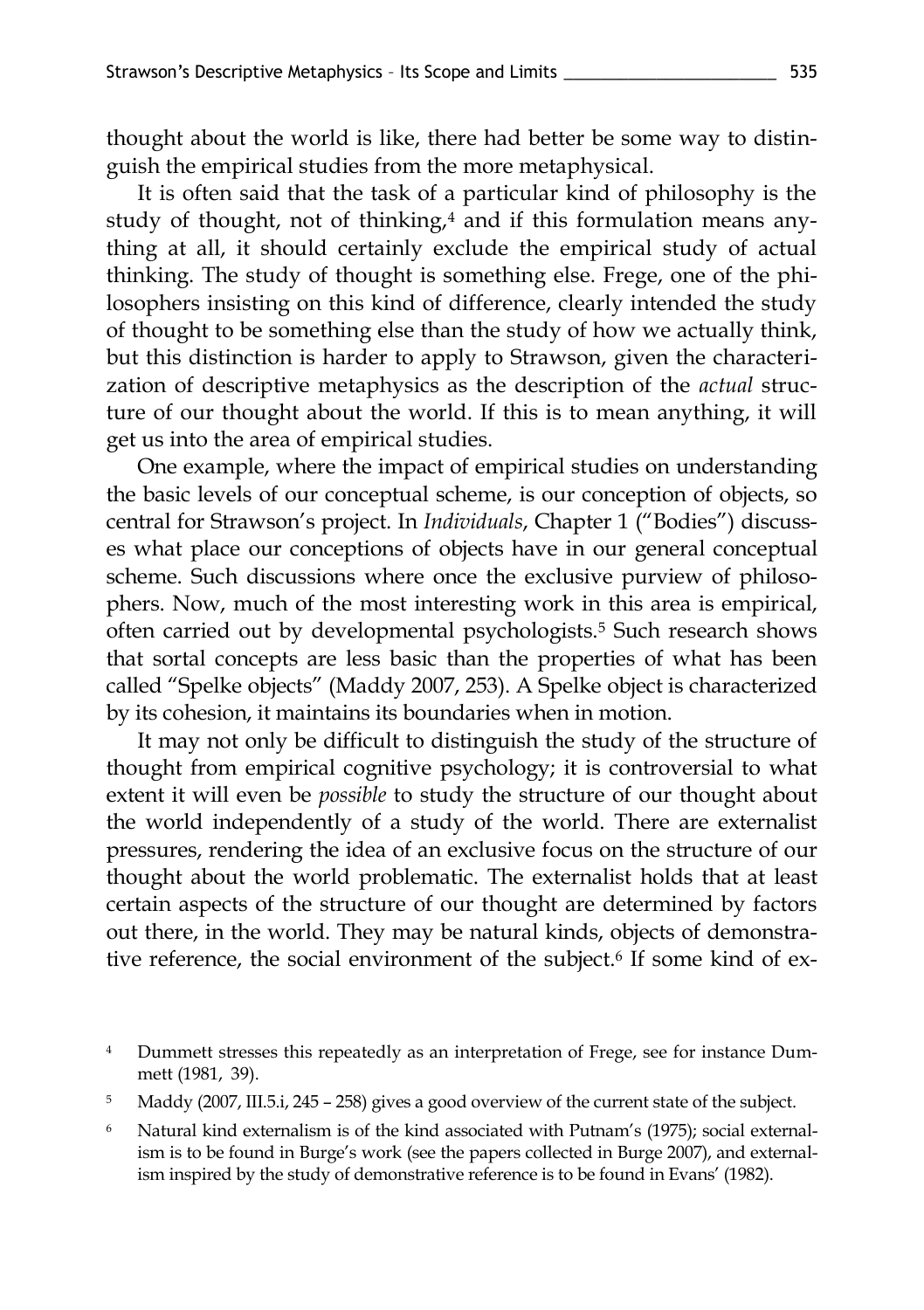ternalism is accepted, there will be limits to what we will find by focusing on a conceptual level, a level of our thought about the world, and such limits will serve to make the project of descriptive metaphysics less interesting. Questions concerning the relations between externalism and metaphysics demand a more large-scale treatment on some other occasion, so here, I will move on to two different kinds of case, sets and vagueness.

The study of our actual thought about sets is perhaps not all that fascinating. It can be of interest for cognitive science, but it is not of central philosophical importance. What we want to know here is what sets are like. The study of our actual thought about vagueness is also of some interest, and of some relevance for theories of what vagueness is and how it is to be handled. There are interesting, empirical, questions such as: How do people actually think of vague predicates? Do they withhold judgements on penumbral cases? Are there any people around who pretheoretically make the judgements epistemicists think we all *should* be making? And so on. They may also turn out to be relevant for the attempts to understand and handle vagueness. But they would still be secondary to the attempts to come up with a correct, or at least viable, theory of vagueness. A theory of vagueness will have to pave a way through our actual thought about vagueness, which almost certainly is inconsistent.

So the gist of the first set of questions I raised about Strawson's project of descriptive metaphysics would be that Strawson has set himself a task that is *unambitious* in a particular way, and this kind of lack of ambition makes the whole project problematic. The point here is not that Strawson somehow accomplishes less than he could, the point is that the self-blinkering approach from the very beginning threatens to make the whole project impossible to carry out. The threat is that there is no starting point to be found, if we expressly delimit ourselves to examining the structure of our thought about the world.

In all fairness, it should be said that Strawson is not entirely consistent in this self-blinkering approach. I have already mentioned that the discussion in *Analysis and Metaphysics* is much more concerned with the idea that at least *one* aspect of metaphysics is to find out what the world is like. In that work, we get an argument to show that the gap between thought about the world and thought about concepts is automatically bridged:

In so far as there are concepts of kinds of thing, it is quite inconceivable that these concepts should have this pervasive or universal employment unless we took it for granted that there were, or existed, in the world things to which those concepts, or concepts of those concept-types, applied. (1992, 33)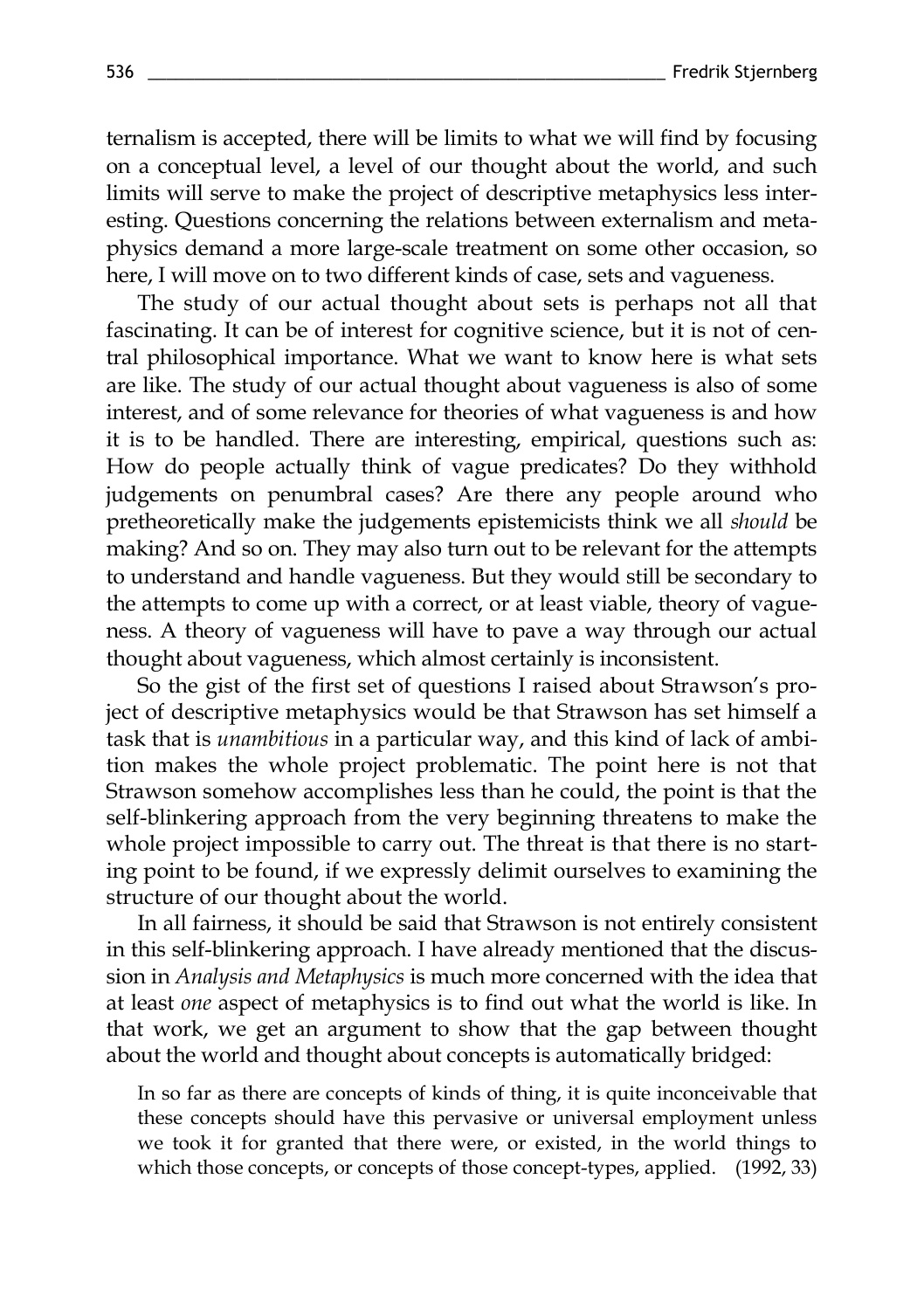If we take this as a general argument for the correctness of our basic concepts, the argument doesn't prove much. We might have evolved in some peculiar way that provides each and every one of us with a specific conceptual makeup, without this makeup reflecting features of the world, as is arguably the case for at least some concepts we all seem to use; folk physics appears to be very firmly entrenched across the world without being a very good theory. A "pervasive or universal employment" of a concept need only reflect that it works sufficiently well, or that it fits well into our cognitive makeup, not that the concept necessarily exist things in the world that these concepts apply to. So an unfounded pervasive employment of a concept is certainly not inconceivable. Perhaps we could grant that there is a prima facie case for connecting universal employment of concepts to the existence of things in the world. This would, however, again partly be an empirical matter. Evolutionary epistemology would for instance give a partly empirical argument for thinking that at least some of our entrenched concepts do fit the nature of the world – if we had been massively wrong about the nature of the world, we would have been extinct by now.

But there are also several passages in *Individuals*, where it is not entirely clear what is going on, as in the following, about ontological primacy and dependence:

Suppose, for instance, it should turn out that there is a type of particulars,  $β$ , such that particulars of type β cannot be identified without reference to particulars of another type, α, whereas particulars of type α can be identified without reference to particulars of type  $β$ . Then it would be a general characteristic of our scheme, that the ability to talk about β-particulars at all was dependent on the ability to talk about α-particulars, but not vice versa.

(1959, 17f)

What does "cannot be identified" mean here? Is it just a local inability of ours, or does it reflect some dependence relations out there, in the world? If the inability is on our part, then is it just a local shortcoming, which would, again, presumably be an empirical matter? Should we then pull ourselves together, and just try harder? Or are we unable to do this, because it really is impossible? In that case, we would have turned to doing metaphysics "out there", as a kind of theory about what the world was like, and not as a study of the actual workings of our mind, thus no longer being faithful to the letter of descriptive metaphysics.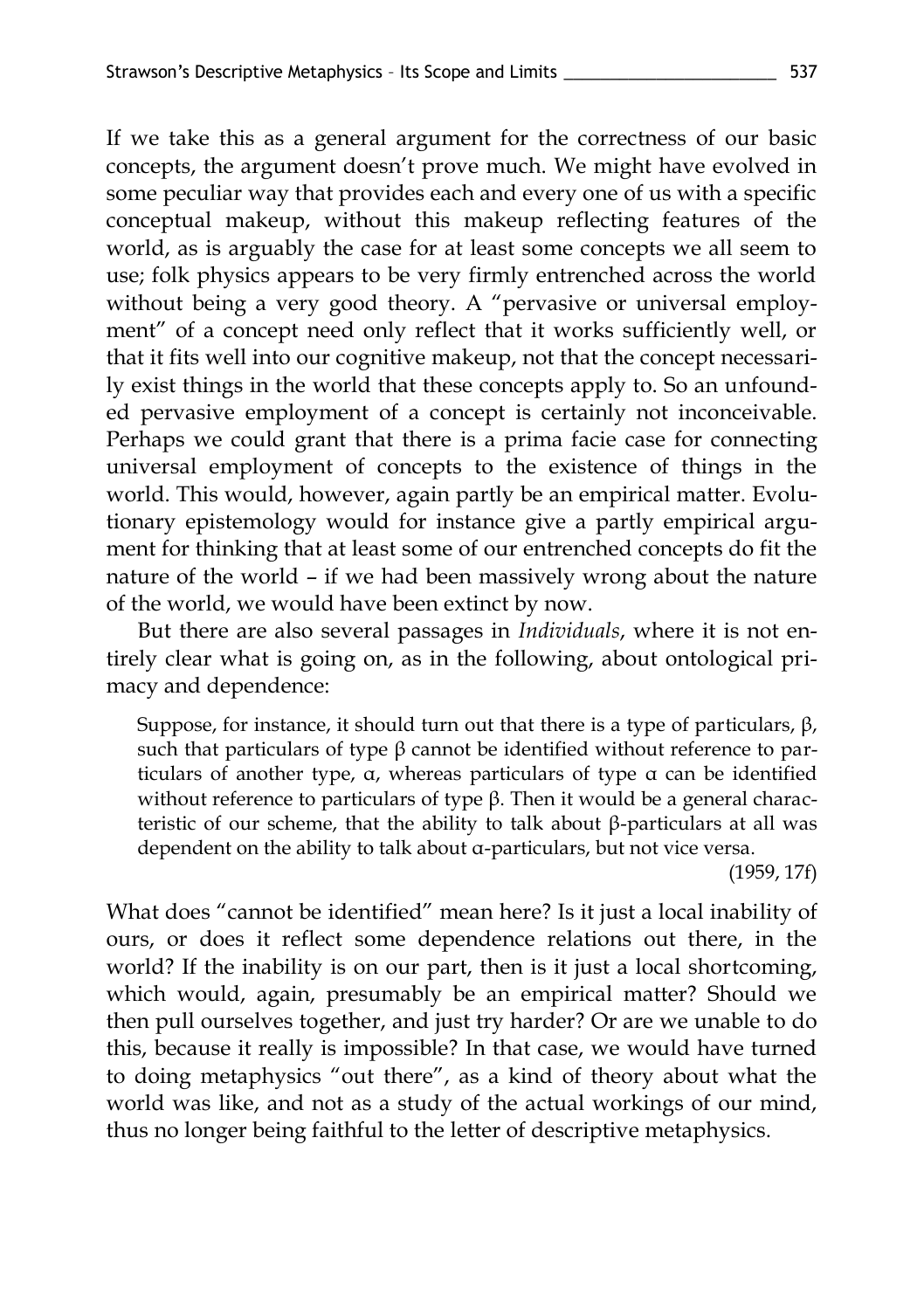### **Determinacy and Consistency**

The next issue concerns determinacy. Large claims are at times made about our conceptual schemes (not only by Strawson), but I am not completely convinced that there is all that much of determinate nature to be found there. Certainly not in the man in the street, the one with a bank account and a drunken wife, as Russell put it. Perhaps more determinacy and content can be found among philosophers, spending time thinking about these things. My main worry is not that there is little to furnish our conceptual scheme – it's perhaps not empty, but the problem is that the furniture is bound to move around a bit as the result of conceptual pressures. When we strive for consistency among our beliefs, they will change, and when we find out more about the world, our concepts will change again. There is no guarantee that what we find is in order.

We can look at a few examples of this. If anything is part of our conceptual scheme, then the existence of change surely is. Most things around us change, in several respects. Few things remain completely unchanged. But for early Greek philosophy, this was hard to give an account of: how *could* there be change, given what for them appeared to be iron-clad reasoning, as in Zeno's paradoxes? So people thought there was no such thing as change. Then Aristotle helped change their minds. This is not news, just a recapitulation of History of Philosophy 101; my point is just that our intuitions about what is the case can and do change much of the time, and the intuitions we start with can very well turn out to be inconsistent, or at least hard to square with other things we want to believe.

Or consider sets. I guess most people, when starting to think about sets, come up with some version of naïve set theory, leading directly to the paradoxes. But this much we know: the road to paradox is paved with good intuitions. It will then take a considerable amount of work to come up with a theory that is recognizable as a theory of sets, yet doesn't get us entangled in the paradoxes. Our actual thought about sets, taken as something given, is a starting point, but not much more than that.

Another example here is vagueness. Most people probably have some assortment of beliefs regarding vague predicates that leads us directly to sorites cases. My very unsystematic surveys, asking non-philosophers, indicate that when presented with the sorites paradox, most people in one way or another decide not to think about these problems; they sweep them under the rug. But neglecting the problems is not solving them. Philosophers can make an attempt to solve the problems, by re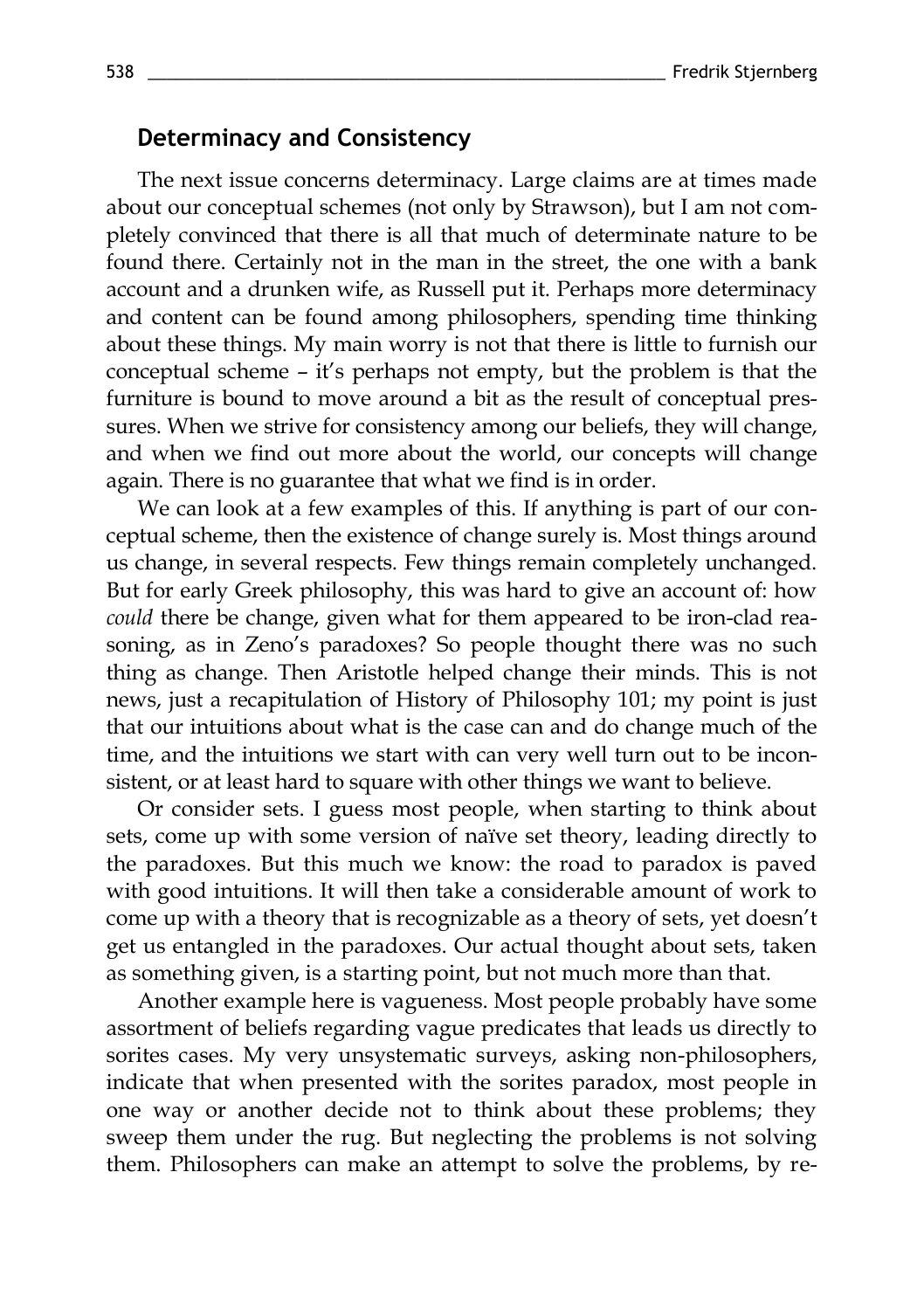shuffling and revising our existing beliefs about vagueness, trying to come up with a workable and stable set of beliefs – but this will always entail leaving the actual beliefs behind, in favour of a new set of beliefs.

A final example of this kind would be our beliefs about the mindbody problem. Empirical studies show that most people, over the world, among their actual beliefs have some version of mind-body dualism. It takes a certain amount of active thought, digging into the structure of the actual beliefs about body and mind, to find that there may be problems with such a theory. I guess very few are materialists from the outset, but some philosophers end up with a materialist position after a great deal of thought. So there may well be some actual beliefs about a subject, but before they have been subjected to scrutiny, and occasional revision, there is not much of a determinate content there, and there is certainly no guarantee that what we have from the start is consistent.

There may well be theories in metaphysics that are better than their competitors without being part of our actual thought about the world. Trope theory, as developed in for instance Campbell (1990), might be one example of this (even if there may be reasons to remain sceptical about trope theory; see Stjernberg 2003). Trope theory is developed as an alternative to traditional subject-predicate metaphysics, where the latter may lay claim to being well entrenched in our conceptual scheme, but is argued to harbour intractable problems. Trope theory discards that traditional approach, and while it may have its problems – which I will not be discussing – two things are clear. One is that it currently is a thriving metaphysical project, with possible applications in several areas, the other that it diverges significantly from our actual beliefs about the world. Perhaps Strawson's reaction to aspects of trope theory might be on a line with his reaction to "process-things" in *Individuals*, where he said that "It is [a category] we neither have nor need"(1959, 57). 7

It can perhaps be granted that we actually don't *have* the category of process-things. This is, again, at least to some extent an empirical issue, but we can go along with Strawson's claim here.<sup>8</sup> Why is it a category we

<sup>7</sup> This may actually be somewhat unfair, since Strawson on other occasions has been held to be one of the precursors of trope theory, see Bacon (2008). Such passages are, however, difficult to square with the intentions of the descriptive metaphysician.

<sup>8</sup> Empirical studies, as Nisbet (2003), indicate that there might be more room for processthings among people brought up in Asia, speaking Asian languages. This would again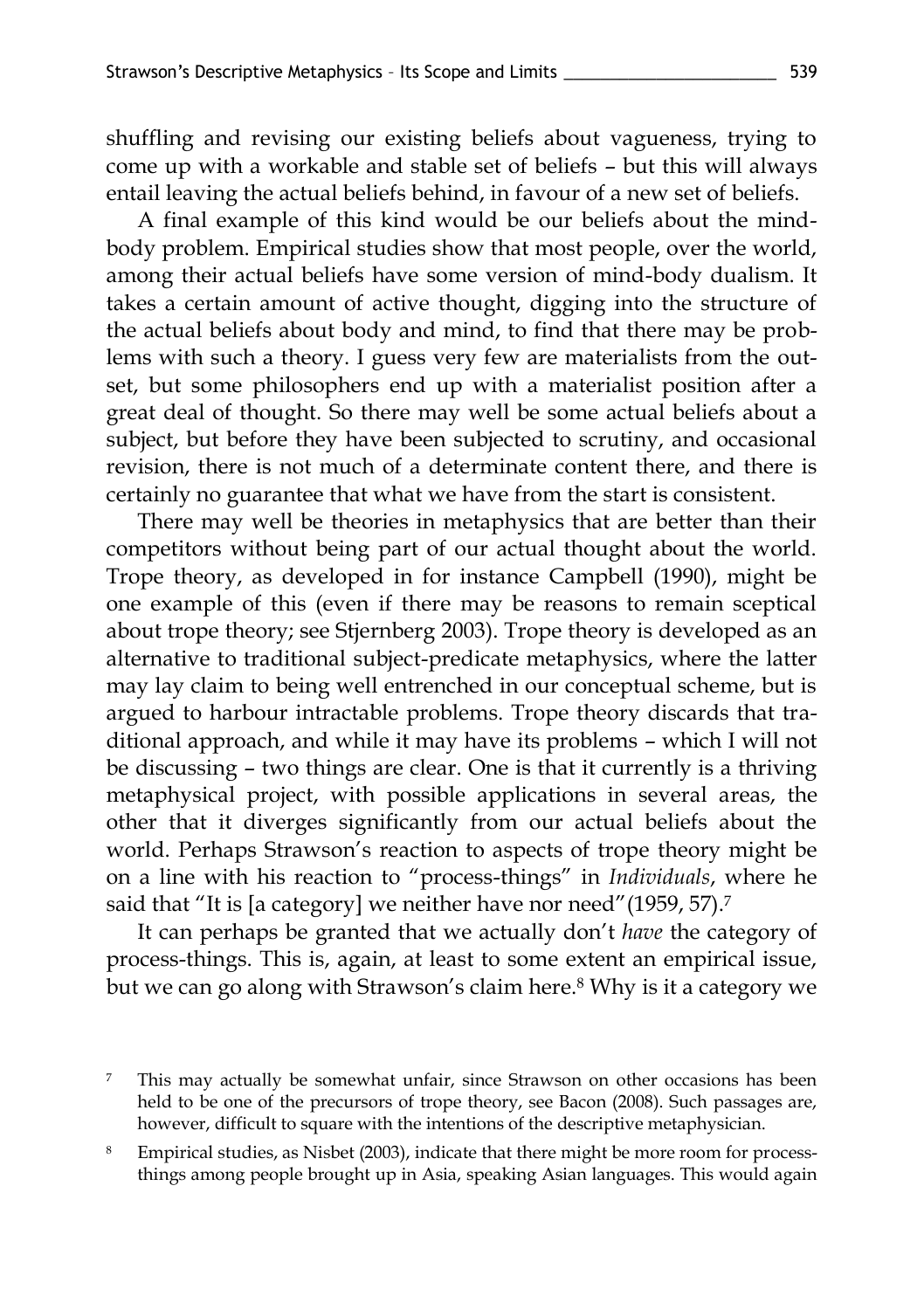don't need? Strawson's position is that process-things still are parasitic upon the (re-)identification of objects, so such process-things would at most amount to an unnecessary addition to our existing ontology.

## **Conclusion**

Strawson's claims for descriptive metaphysics have proven hard to substantiate. It is hard to draw a clear line, separating empirical studies from purely philosophical (whatever that is supposed to mean). The focus on the structure of the subjects' thoughts, without taking much notice of what the world is like, seems to be unfounded, and perhaps even in the long run an impossible foundation for further studies. There is also reason to suspect that what we eventually find will be less determinate and less consistent than what we would have hoped.

So is the project of descriptive metaphysics a complete failure? It may certainly sound so from what I have said so far. But I think all I have managed to show, or even tried to show, is that metaphysics – descriptive or not – is something that will prove to be much more difficult than Strawson appears to have assumed. There is no clear starting point, and no end in sight.<sup>9</sup>

*Fredrik Stjernberg IKK Philosophy Hus Key Linkoping University S-581 83 Linkoping Sweden fredrik.stjernberg@liu.se*

#### **References**

 $\overline{a}$ 

BACON, J. (2008): Tropes. In: *Stanford Encyclopedia of Philosophy.* http://plato.stanford.edu/entries/tropes BURGE, T. (2007): *Foundations of Mind.* Oxford: Oxford UP.

take us back to the questions concerning who "we" are, when "the actual structure of our thought" is being studied.

<sup>9</sup> Research was supported by the Swedish Research Council. Thanks to the organizers and participants at the Strawson conference in Prague, April 2009.